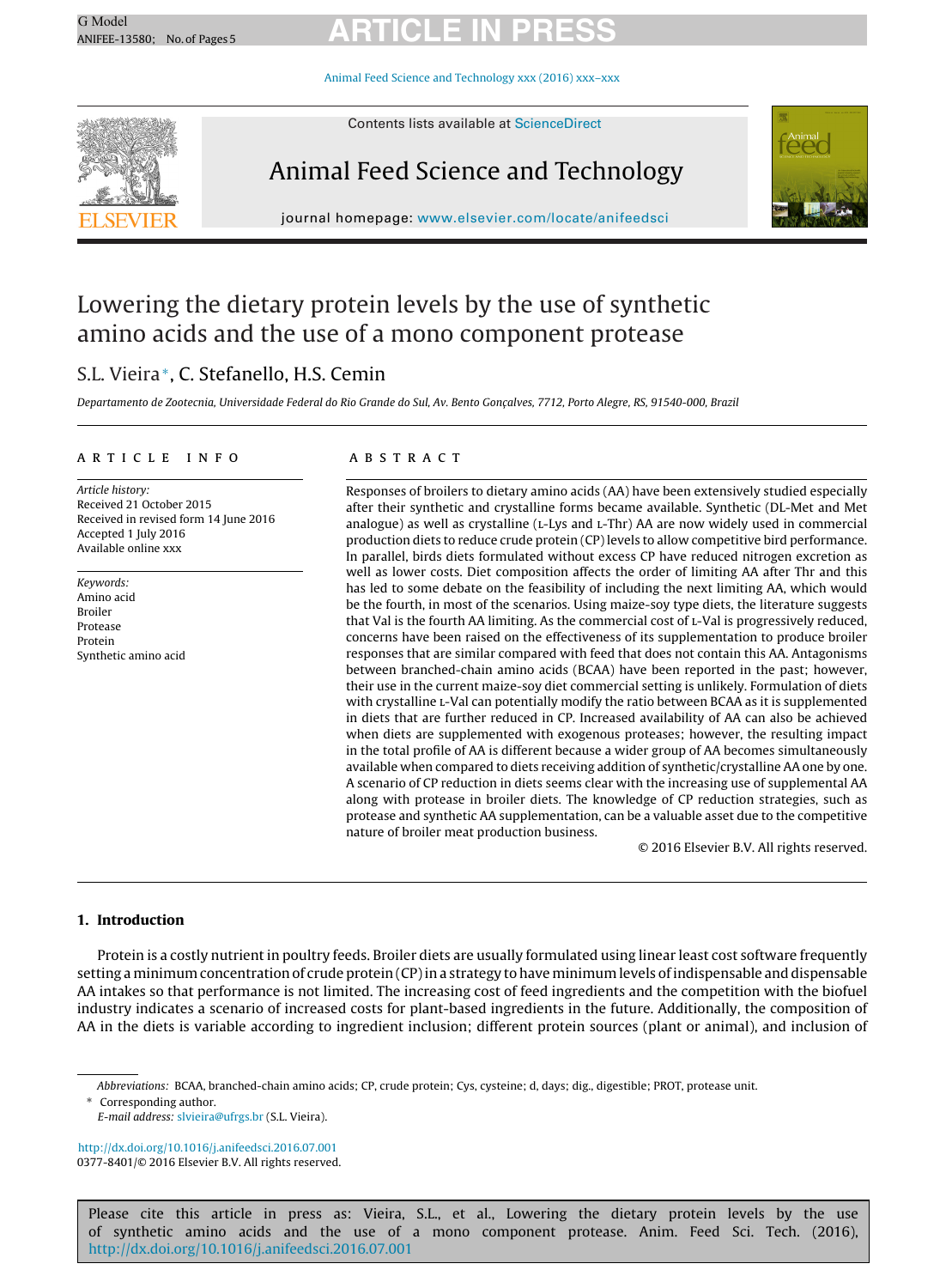## G Model G Model **ARTICLE IN PRESS**

#### 2 S.L. Vieira et al. / Animal Feed Science and Technology xxx (2016) xxx–xxx

synthetic and crystalline AA. The main commercially available supplemental AA sources used in poultry diets are l-Lysine (l-Lys), DL-Methionine (DL-Met) or Methionine analogues (Met-ana), and l-Threonine (l-Thr). These are usually included in diets as digestible (dig.) AA maintaining ratios to dig. lysine (Lys) to satisfy the ideal protein concept [\(Baker](#page--1-0) [and](#page--1-0) [Han,](#page--1-0) [1994\).](#page--1-0)

#### **2. Provision of protein sources**

Formulating diets with a reduced CP level is possible with the use of supplemental AA if commercially available at competitive prices. Using the ideal protein concept also allows for a greater precision in formulation and ensures that a balanced AA profile is formulated to optimise growth performance and breast meat yields. This formulating approach has been increasing among nutritionists and targets the reduction in imbalances between the limiting AA and other dietary AA ([Vieira](#page--1-0) [and](#page--1-0) [Angel,](#page--1-0) [2012\).](#page--1-0) Nutritionists also have to consider the opportunities for commercial use of crystalline valine (l-Val) and isoleucine (l-Ile), which can further reduce minimum dietary CP, as these are fourth- and fifth-limiting AA added to maize-soy diets [\(Corzo](#page--1-0) et [al.,](#page--1-0) [2007;](#page--1-0) [Berres](#page--1-0) et [al.,](#page--1-0) [2010\).](#page--1-0) Higher inclusion of maize protein will translate to increase in dietary leucine content of the diet. Depending on the restrictions used to formulate the diets, this may lead to a change in the ratio between the 3 branched-chain amino acids (BCAA). Some formulation strategies have been used to reduce feed costs, however they may not maintain performance within expected parameters when further reductions in CP are applied.

Feeds formulated with reduced CP are less expensive; however, it may limit broiler protein accretion, negatively influencing profitability, especially regarding the broiler breast meat market [\(Vieira](#page--1-0) et [al.,](#page--1-0) [2004;](#page--1-0) [Dozier](#page--1-0) et [al.,](#page--1-0) [2008\).](#page--1-0) Constant increases in feed ingredient costs, especially protein meals (e.g. soybean meal), that are not accompanied by increases in the market price of meat is a primary driver of feed formulations.

The ideal protein concept has gained importance as a method to supply balanced protein in feeds for broilers. This approach attempts to reduce the amount of absorbed AA that are in relative excess to Lys, thus avoiding excess oxidation, decreasing metabolic costs, and improving AA balance ([Lemme,](#page--1-0) [2003;](#page--1-0) [Vieira](#page--1-0) [and](#page--1-0) [Angel,](#page--1-0) [2012\).](#page--1-0) Diets formulated using this principle have been proposed to optimise animal utilisation of dietary protein [\(Emmert](#page--1-0) [and](#page--1-0) [Baker,](#page--1-0) [1997;](#page--1-0) [Baker](#page--1-0) et [al.,](#page--1-0) [2002;](#page--1-0) [Coneglian](#page--1-0) et [al.,](#page--1-0) [2010;](#page--1-0) [Corzo](#page--1-0) et [al.,](#page--1-0) [2010\).](#page--1-0)

The three first limiting AA in maize-soy diets, methionine (Met), Lys and threonine (Thr), are well established. Some recent studies have focused on determining the fourth- and fifth-limiting AA for broilers; however this can be variable according to the ingredients used in commercial feed formulation ([Corzo](#page--1-0) et [al.,](#page--1-0) [2007;](#page--1-0) [Berres](#page--1-0) et [al.,](#page--1-0) [2010;](#page--1-0) [Miranda](#page--1-0) et [al.,](#page--1-0) [2015\).](#page--1-0) Concentrations of AA, ratios among indispensable AA to Lys as well as expression of AA on a total or digestible basis are also important sources of variation that hinder comparisons among studies that evaluate feeding programs varying in AA density. Many researchers and nutritionists consider feed formulations using digestible AA to be the best way to measure the AA value of ingredients. Reductions in CP with adoption of the dig. AA concept should greatly reduce feed cost and N excretion. Further benefits of formulating on a dig. AA basis include decreasing safety margins; increasing performance prediction accuracy as well as increasing broiler carcass and commercial cuts size uniformity ([Vieira](#page--1-0) [and](#page--1-0) [Angel,](#page--1-0) [2012\).](#page--1-0)

Major differences exist among the formulation approaches that nutritionists take to formulate dietary protein in feeds [\(Vieira](#page--1-0) [and](#page--1-0) [Angel,](#page--1-0) [2012\).](#page--1-0) Some of these differences are related to whether AA requirements are expressed as total or dig., which becomes more important as the diet complexity increases in terms of ingredient composition. All-vegetable diets with maize and soybean meal or diets with poultry by-products have different AA composition as a result of the ingredient source and the respective inclusion and profile. As AA follow in the limiting order of deficiency, the fourth-limiting AA becomes more sensitive to the overall allowances of AA in macro ingredients. However, actual deficiencies of the fourth-limiting AA in broiler diets are not frequently seen in practical production, even when frequent modifications in feed formulation change the dietary AA profile. This is due to CP safety margins adopted during linear least-cost feed formulation, which limits the occurrence of AA deficiencies after Thr.

Profile of AA and order of limitation are directly related to CP levels, ingredients, and their respective inclusion in feed formulation programs, as shown in [Table](#page--1-0) 1. Formulating diets with commercially-available sources of Lys, Met, and Thr allows for significant CP reduction. The extent to which CP levels can be reduced is determined by the requirement of the next limiting AA, which in turn varies according to available ingredients. In high CP diets, there is an evident surplus of AA; as CP is reduced, AA-to-Lys ratios are improved and thereby excretion costs for those not involved in protein synthesis and feed costs are reduced. Valine is clearly the limiting AA after Thr in all-vegetable diets, whereas Ile becomes the fourth co-limiting AA with Val when formulating with animal by-products. [Miranda](#page--1-0) et [al.](#page--1-0) [\(2015\)](#page--1-0) demonstrated that supplementing diets with commercially-available L-Val and L-Ile resulted in growth performance and meat yield of broilers similar to those obtained with diets having comparable dig. Val and Ile levels derived from non-synthetic AA sources, which allowed for a reduction in the inclusion of soybean meal and other protein feedstuffs in the diets. Data on the use of these two AA sources have increased recently; however, practical implementation is difficult because feed formulation for broilers differs widely around the world.

Antagonism between BCAA in broilers has long been known [\(Burnham](#page--1-0) et [al.,](#page--1-0) [1992\).](#page--1-0) The first two steps in the catabolism of these AA involve the same enzymes: BCAA aminotransferase and branched-chain  $\alpha$ -keto acid dehydrogenase. The latter is highly regulated in a dose-response manner by Leu  $\alpha$ -keto acid; moreover, Val and Ile have little or no effect on the regulation of BCAA catabolism ([Wiltafsky](#page--1-0) et [al.,](#page--1-0) [2010\).](#page--1-0) Disproportionate dietary Leu creates a decline in feed intake, which may be accountable for most of the growth-depressing effects of BCAA antagonism. Thus, it is suggested that feed formulations use

Please cite this article in press as: Vieira, S.L., et al., Lowering the dietary protein levels by the use of synthetic amino acids and the use of a mono component protease. Anim. Feed Sci. Tech. (2016), [http://dx.doi.org/10.1016/j.anifeedsci.2016.07.001](dx.doi.org/10.1016/j.anifeedsci.2016.07.001)